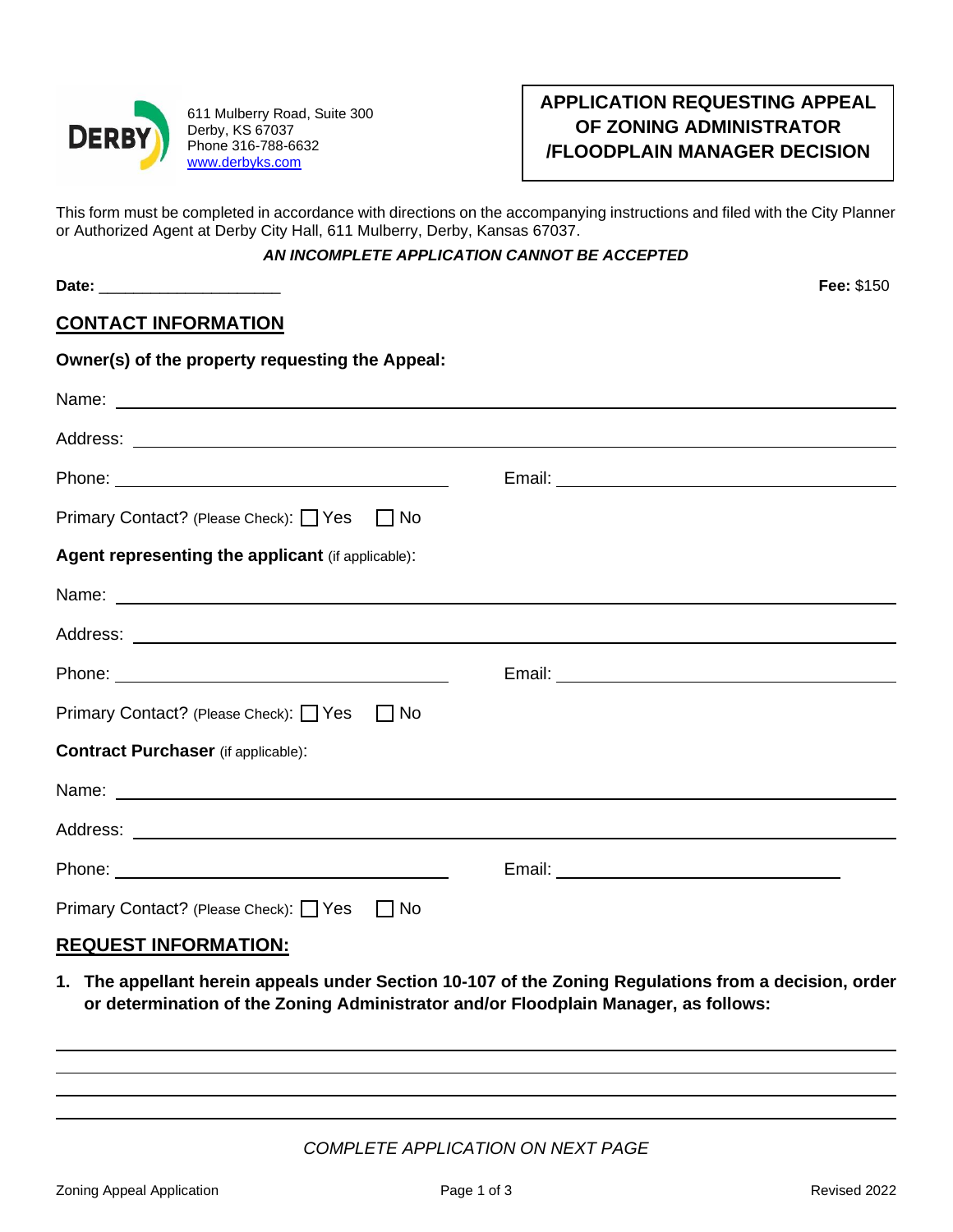#### **2. Location:**

a) Address:

| C)<br>application.               | If Property is not platted, a metes and bounds description and location map shall be provided with this | Addition                   |
|----------------------------------|---------------------------------------------------------------------------------------------------------|----------------------------|
| 3. Zoning: The Property is zoned |                                                                                                         | District.                  |
| 4. The decision was rendered on  | and refers to Section(s)<br>20                                                                          |                            |
|                                  |                                                                                                         | of the Zoning Regulations. |

### **CERTIFICATION**

The undersigned acknowledges and certifies the following:

- 1. They certify that the information given herein is correct.
- 2. They have received the instruction material concerning the filing and hearing of this matter.
- 3. They have been advised of the fee requirements established and that the appropriate fee is herewith tendered.
- 4. They have been advised of their rights to bring action in the District Court of the County to appeal the decision of the Derby Board of Zoning Appeals.
- 5. That all documents are attached hereto as noted in the instructions.
- 6. This application cannot be process unless it is complete and accompanied by the appropriate fee.

| <b>Property Owner(s)</b>                                                                                                                                                                                                                        | Date                                |
|-------------------------------------------------------------------------------------------------------------------------------------------------------------------------------------------------------------------------------------------------|-------------------------------------|
| Agent (if applicable)                                                                                                                                                                                                                           | Date                                |
| Contract Purchaser (if applicable)                                                                                                                                                                                                              | Date                                |
| <b>OFFICIAL USE ONLY</b><br>Fee<br>Certified Ownership List<br>Copy of Decision<br><b>Written Statement</b><br>This application has been checked and found to be complete and accompanied by the required<br>documents and the appropriate fee. |                                     |
| City Planner or Authorized Agent                                                                                                                                                                                                                | <stamp date="" received=""></stamp> |